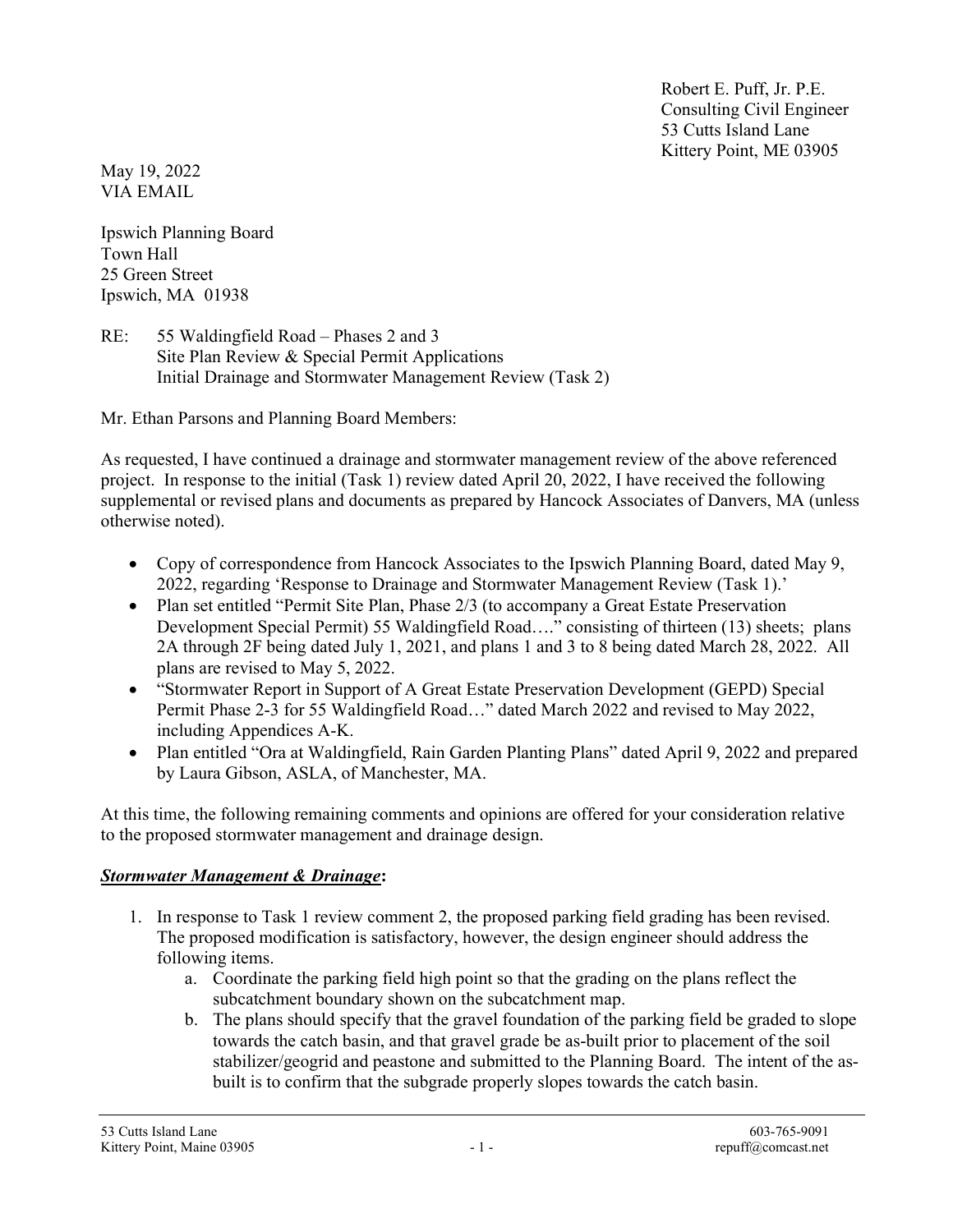- c. The catch basin should be provided with an underdrain system that will enable runoff that flows along the peastone/gravel interface to enter the catch basin and infiltration system.
- d. To properly establish the 100 year peak stage of infiltration system PS-2, the 100 year storm should be rerun using dynamic tailwater rather than free discharge (i.e., the storm drain pipe entering the infiltration system will be submerged during the 100 year storm).
- 2. As noted in the Task 1 review, the proposed drainage swale (located north and east of the proposed parking field) will concentrate runoff and discharge it onto the adjacent steep slope. It was requested that the swale be widened as it approaches the steep slope (to disperse flow) and that the stability of the slope (i.e., whether erosion will occur as a result of the concentrated flow) be evaluated. The slope evaluation was not received, and the grading should be revised further to reflect a widening of the swale at the westerly terminus.
- 3. It is noted that the revised plans imply an expanded area of development west of the proposed deck, however, the proposed use and grading is not specified. Additional information should be provided to clarify the proposal. Proposed grading should be identified on the plans.
- 4. The Grading Plan should be revised to better define the grading transition in the area between the patio and the crushed stone underneath the deck (along the westerly side of the proposed building). As specified, there is more than 2 feet of elevation difference between the abutting elements and the grading intent at the transition should be clarified.
- 5. The 'Crushed Stone Infiltration' detail on plan sheet 7 should be revised to specify the dimension between the top of slope and the adjacent 'impervious barrier.'
- 6. The following items were requested to be added to the plans in the 'Task 1' review. The engineering response indicated that they were provided, however, they were not found on the revised Grading Plan. It is again requested that the following items be addressed.
	- a. Add a high point spot grade along the easterly side of the parking field at a location consistent with the drainage subcatchment mapping and calculations.
	- b. Provide flow arrows to specify where runoff from the northerly portion of Subcatchment P-2 will flow across the main driveway and into the pasture (as assumed in the calculations). Reference to the stormwater mitigation areas in the pasture area should also be included.
- 7. The design engineer has indicated that additional soils testing is scheduled to be conducted within the proposed stormwater infiltration areas to confirm soil characteristics and groundwater elevations, however, that information has not yet been received.

## MA DEP Stormwater Standards:

- 1. Standard 3 Relative to the crushed stone infiltration area beneath the proposed deck, coordinate the storage volume used in the recharge calculations with the information specified in the plans and drainage calculations (i.e., contradictory data is provided).
- 2. Standard 8 Provide additional erosion control. The previous review suggested the need for additional erosion/sediment control to be implemented at the proposed deck and patio areas (refer to Task 1, comment 3). The design engineer's response indicates that additional erosion control and grading was added to the plans, however, the information was not observed. It is again suggested that supplemental erosion control and slope protection be provided along the westerly site slope during the course of earthwork, grading, and building construction. Interim sediment basins and diversion swales may also be beneficial during grading operations.
- 3. Standard 9 Operation and Maintenance Plan (O&M). On the 'Inspection Schedule and Evaluation Checklist' clarify the relevance of the 'overflow outlet rip rap' and 'downhill slope outlet' as these do not appear in the narrative. If they are intended to address existing conditions, additional narrative should be provided, and the locations should be identified on the plans.